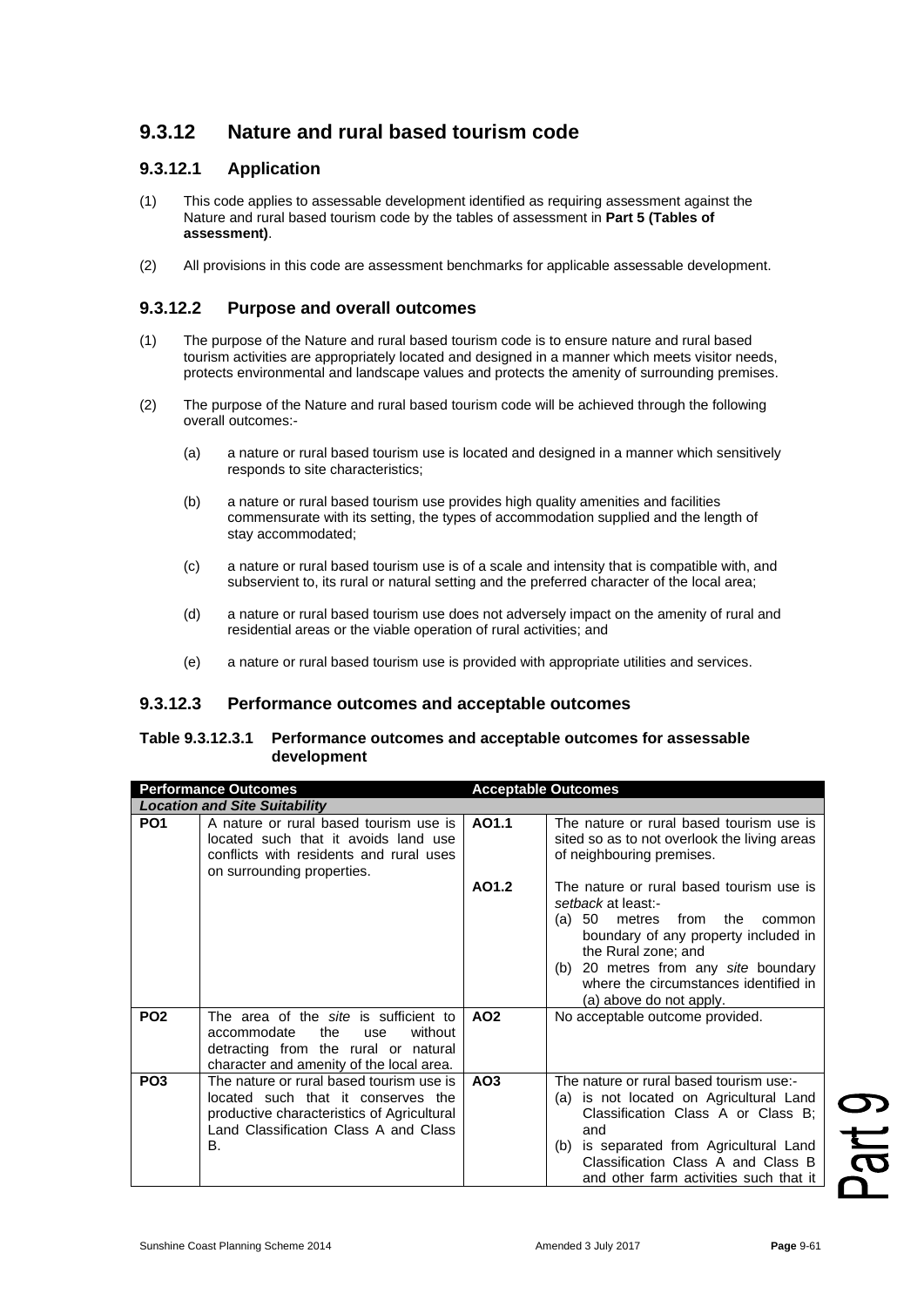|                   | <b>Performance Outcomes</b><br><b>Acceptable Outcomes</b>                                                                                                                                                                                                                                                                                                                                                                                                                                                      |                 |                                                                                                                                                                                                                                                                                                                                                                                                                                                                                                                                                                                                                                                                                                                                                                                               |  |  |
|-------------------|----------------------------------------------------------------------------------------------------------------------------------------------------------------------------------------------------------------------------------------------------------------------------------------------------------------------------------------------------------------------------------------------------------------------------------------------------------------------------------------------------------------|-----------------|-----------------------------------------------------------------------------------------------------------------------------------------------------------------------------------------------------------------------------------------------------------------------------------------------------------------------------------------------------------------------------------------------------------------------------------------------------------------------------------------------------------------------------------------------------------------------------------------------------------------------------------------------------------------------------------------------------------------------------------------------------------------------------------------------|--|--|
|                   |                                                                                                                                                                                                                                                                                                                                                                                                                                                                                                                |                 | does not cause a land use conflict<br>that would threaten the ongoing<br>productive use of the Agricultural<br>Land Classification Class A and<br>Class B or an established farming<br>enterprise.<br>Note-Agricultural Land Classification Class A                                                                                                                                                                                                                                                                                                                                                                                                                                                                                                                                           |  |  |
|                   |                                                                                                                                                                                                                                                                                                                                                                                                                                                                                                                |                 | and Class B is identified under the State<br>Planning Policy.                                                                                                                                                                                                                                                                                                                                                                                                                                                                                                                                                                                                                                                                                                                                 |  |  |
|                   |                                                                                                                                                                                                                                                                                                                                                                                                                                                                                                                |                 | Note-a<br>site<br>specific<br>agricultural<br>land<br>assessment may be used to demonstrate that<br>although the subject site is identified as<br>Agricultural Land Classification Class A or<br>Class B under the State Planning Policy, it is in<br>fact not Agricultural Land Classification Class A<br>or Class B under the State Planning Policy.                                                                                                                                                                                                                                                                                                                                                                                                                                        |  |  |
|                   |                                                                                                                                                                                                                                                                                                                                                                                                                                                                                                                |                 | If such an assessment confirms that that land<br>is not Agricultural Land Classification Class A<br>or Class B (and this is independently verified<br>where necessary), then Performance Outcome<br>PO3 will not be relevant to the development.                                                                                                                                                                                                                                                                                                                                                                                                                                                                                                                                              |  |  |
|                   | <b>Building Design and Appearance</b>                                                                                                                                                                                                                                                                                                                                                                                                                                                                          |                 |                                                                                                                                                                                                                                                                                                                                                                                                                                                                                                                                                                                                                                                                                                                                                                                               |  |  |
| PO <sub>4</sub>   | The scale, design and external finish of<br>buildings:-<br>(a) complements the<br>rural and/or                                                                                                                                                                                                                                                                                                                                                                                                                 | AO4.1           | Buildings take the form of small, separate<br>buildings which are visually separated.                                                                                                                                                                                                                                                                                                                                                                                                                                                                                                                                                                                                                                                                                                         |  |  |
|                   | natural character of the area and<br>integrates with the surrounding<br>natural landscape; and<br>(b) incorporates colours and finishes<br>that allow the buildings to blend in<br>with<br>the<br>natural<br>and<br>rural<br>landscape.                                                                                                                                                                                                                                                                        | AO4.2<br>AO4.3  | The architectural style and materials used<br>for any new building:-<br>(a) comprise a mix of lightweight and<br>textured external materials such as<br>timber cladding and corrugated iron<br>roofs:<br>(b) reflect the line, form, colour and<br>found<br>in<br>the<br>texture<br>existing<br>landscape and<br>do not<br>replicate<br>artificial or imported themes; and<br>(c) use muted earth/environmental tones<br>that blend with the rural and natural<br>environment.<br>Note-appropriate colours will depend on the<br>existing native vegetation and backdrop, but<br>may include muted tones such as green, olive<br>green, blue green, grey green, yellow green,<br>green blue, indigo, brown, and blue grey.<br>Low reflectivity roofing and<br>building<br>materials are used. |  |  |
| <b>Landscapes</b> |                                                                                                                                                                                                                                                                                                                                                                                                                                                                                                                |                 |                                                                                                                                                                                                                                                                                                                                                                                                                                                                                                                                                                                                                                                                                                                                                                                               |  |  |
| PO <sub>5</sub>   | A nature or rural based tourism use<br>incorporates site landscapes that:-<br>(a) provide an attractive landscape<br>setting for the enjoyment and<br>appreciation of visitors;<br>(b) visually screen and soften built<br>form elements and integrate the<br>development into the surrounding<br>landscape;<br>(c) utilise native endemic vegetation<br>as the major planting theme; and<br>(d) maximise the retention of existing<br>mature trees in order to retain the<br>landscape character of the area. | AO5             | No acceptable outcome provided.                                                                                                                                                                                                                                                                                                                                                                                                                                                                                                                                                                                                                                                                                                                                                               |  |  |
|                   | <b>Temporary Accommodation</b>                                                                                                                                                                                                                                                                                                                                                                                                                                                                                 |                 |                                                                                                                                                                                                                                                                                                                                                                                                                                                                                                                                                                                                                                                                                                                                                                                               |  |  |
| PO <sub>6</sub>   | Accommodation is provided for short-<br>term stays only.                                                                                                                                                                                                                                                                                                                                                                                                                                                       | AO <sub>6</sub> | Guests stay no more than 14 consecutive<br>nights.                                                                                                                                                                                                                                                                                                                                                                                                                                                                                                                                                                                                                                                                                                                                            |  |  |

Part 9